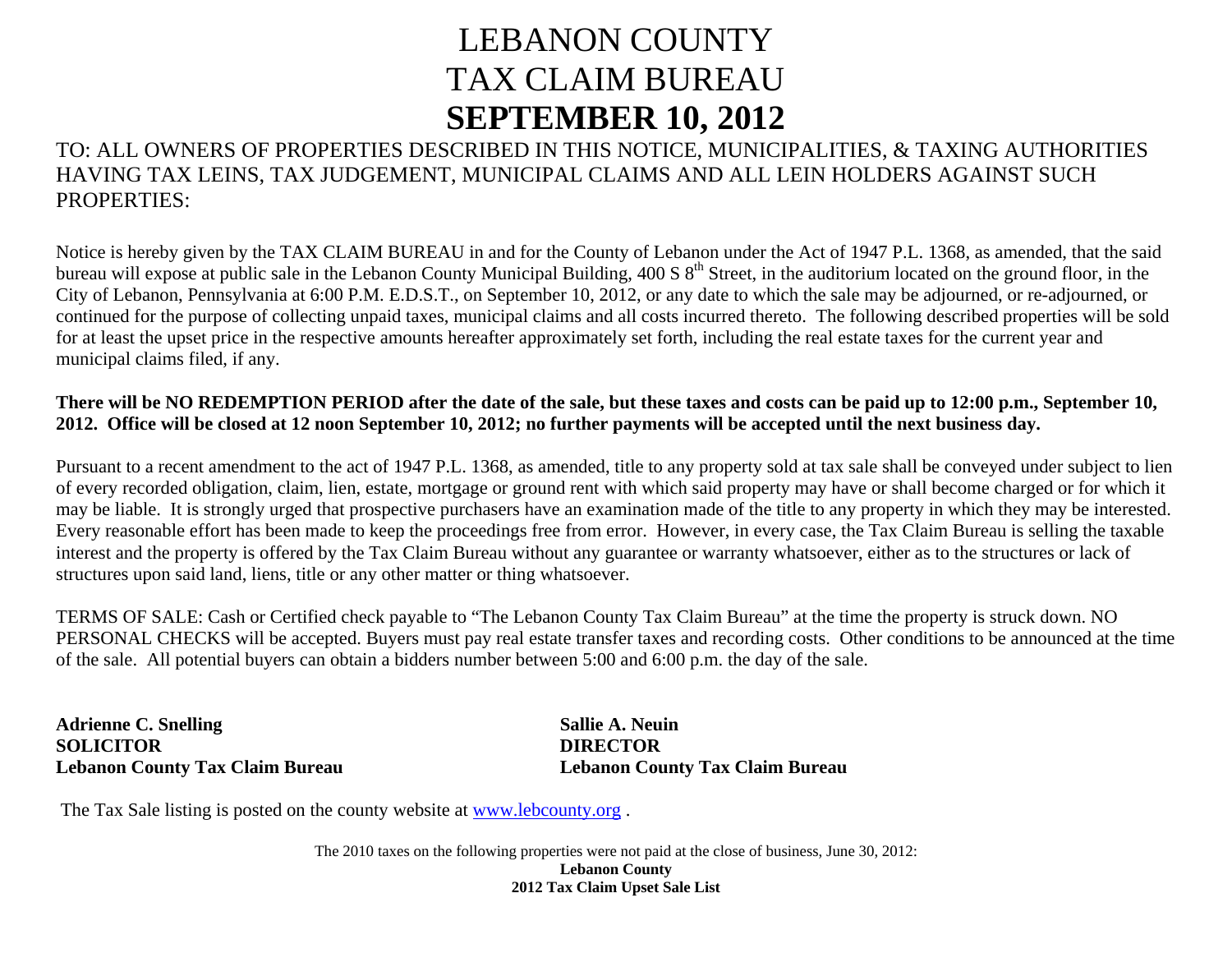|                              |                       |                              |                            |                                      | Approx. Upset Sale |
|------------------------------|-----------------------|------------------------------|----------------------------|--------------------------------------|--------------------|
| Sale Number Tax ID           |                       | Owner or Reputed Owner       |                            | Property Location                    | Price              |
| <b>Lebanon City 1st Ward</b> |                       |                              |                            |                                      |                    |
| 2012-00003                   | 1:2338250-368727-0000 | <b>HAYES RICHARD L</b>       | <b>HAYES ROBIN L</b>       | 724 CHESTNUT ST                      | \$10,463.71        |
| 2012-00008                   | 1:2337993-367491-0000 | LONG JOHN                    |                            | 310 S GANNON ST                      | \$5,600.91         |
| 2012-00010                   | 1:2341118-368012-0000 | ENCK JOHN M                  | <b>ENCK MARY F</b>         | 127 LOCUST ST                        | \$3,247.69         |
| 2012-00013                   | 1:2341137-367395-0000 | <b>HOKE LORI A</b>           |                            | 112 PERSHING AVE                     | \$3,884.49         |
| 2012-00014                   | 1:2341031-367464-0000 | <b>MUNNION GREGORY L</b>     | <b>MUNNION LAURIE A</b>    | 124 PERSHING AVE                     | \$6,874.47         |
| 2012-00020                   | 1:2340455-368593-0000 | HASSAN PRISCILLA K           |                            | 241 WALNUT ST                        | \$3,247.69         |
| 2012-00023                   | 1:2339976-368532-0000 | JACKSON KIRK A               |                            | 343 WALNUT ST                        | \$4,153.66         |
| 2012-00024                   | 1:2338627-368382-0000 | LEIBICH LEROY G              | LEIBICH DOROTHEA M         | 635 WALNUT ST                        | \$5,273.83         |
| 2012-00027                   | 1:2338667-369041-0000 | SHERK MICHAEL N              |                            | 632 WALTON ST                        | \$3,111.62         |
| 2012-00028                   | 1:2338625-369037-0000 | DULLEBAWN JOHN A             | DULLEBAWN MARGARET A       | <b>638 WALTON ST</b>                 | \$3,285.29         |
| 2012-00036                   | 1:2339530-367616-0000 | <b>SNAVELY VICTOR H</b>      |                            | 319 S 5TH ST                         | \$6,006.15         |
| 2012-00039                   | 1:2339001-368082-0000 | <b>HALL L CORBIN</b>         |                            | 227 S 6TH ST                         | \$14,573.91        |
| 2012-00040                   | 1:2339001-367999-0000 | <b>HALL L CORBIN</b>         |                            | 237 S 6TH ST                         | \$10,232.12        |
| <b>Lebanon City 2nd Ward</b> |                       |                              |                            |                                      |                    |
| 2012-00051                   | 2:2334517-368174-0000 | J & J HOLDINGS INC           |                            | 1500 CHESTNUT ST                     | \$54,077.64        |
| 2012-00058                   | 2:2337745-365546-0000 | BROWNSTOWN CAR WASH INC      |                            | WS CORNWALL RD                       | \$10,463.71        |
| 2012-00062                   | 2:2337346-369095-0000 | YOUSSEF MICHAEL S            | YOUSSEF VICTOR S           | 916 CUMBERLAND ST                    | \$11,737.27        |
| 2012-00065                   | 2:2337505-367265-0000 | <b>REED GREGORY</b>          |                            | 918 ELIZABETH ST                     | \$3,111.62         |
| 2012-00066                   | 2:2337860-367352-0000 | LONG JOHN                    |                            | 327 S GANNON ST                      | \$16,079.04        |
| 2012-00067                   | 2:2338749-363396-0000 | HEIM ROBERT B CO-TRUSTEE     | HEIM GAYNELLE CO-TRUSTEE   | C/O STAMBAUGH CONNIE 1140 GREINER ST | \$11,332.03        |
| 2012-00068                   | 2:2338227-364270-0000 | BROWNSTOWN CAR WASH INC      |                            | 950 GREINER ST                       | \$4,616.78         |
| 2012-00070                   | 2:2334496-367505-0000 | <b>BROWNSTEIN ROCHELLE F</b> | <b>BROWNSTEIN ANDREW L</b> | 1537 LAFAYETTE ST                    | \$4,173.91         |
| 2012-00073                   | 2:2334009-364867-0000 | <b>HAMMEN WILLIAM E</b>      |                            | 522 PARK DR                          | \$7,763.14         |
| 2012-00075                   | 2:2337371-367827-0000 | <b>BURKHOLDER EUGENE B</b>   |                            | 237 S PARTRIDGE ST                   | \$2,011.70         |
| 2012-00077                   | 2:2337735-365608-0000 | TRIANGLE CAR WASH INC        |                            | 702 QUENTIN RD                       | \$31,246.31        |
| 2012-00079                   | 2:2334648-364959-0000 | ROMANOFF GENE A              | ROMANOFF FE A              | 1604 ROBIN RD                        | \$10,194.51        |
| 2012-00084                   | 2:2336532-368140-0000 | <b>NUNEZ ROBERT</b>          |                            | 1131 WALNUT ST                       | \$4,269.42         |
| 2012-00085                   | 2:2336487-368138-0000 | <b>NUNEZ ROBERT</b>          |                            | 1133 WALNUT ST                       | \$13,589.75        |
| 2012-00086                   | 2:2336454-368159-0000 | <b>NUNEZ ROBERT</b>          |                            | 1135 WALNUT ST                       | \$1,374.92         |
| 2012-00091                   | 2:2334134-367623-0000 | RAYMOND TODD M               |                            | 1570 WALNUT ST                       | \$1,895.92         |
| 2012-00099                   | 2:2337263-367429-0000 | SYZYGY VENTURES LLC          | C/O PLATINUM CHOICES LLC   | 312 S 10TH ST                        | \$5,427.24         |
| 2012-00102                   | 2:2336811-368225-0000 | NETO CARLOS M                |                            | 137 S 11TH ST                        | \$4,962.26         |
| 2012-00107                   | 2:2337606-367572-0000 | <b>HERMANN GERALD F</b>      | <b>HERMANN NANCY A</b>     | 301 S 9TH ST                         | \$2,995.86         |
| 2012-00108                   | 2:2337594-367564-0000 | <b>HERMANN GERALD F</b>      | HERMANN NANCY A            | 303 S 9TH ST                         | \$2,764.26         |
| 2012-00109                   | 2:2337608-367552-0000 | <b>HERMANN GERALD F</b>      | <b>HERMANN NANCY A</b>     | 305 S 9TH ST                         | \$3,285.29         |
| <b>Lebanon City 3rd Ward</b> |                       |                              |                            |                                      |                    |
| 2012-00122                   | 3:2335641-369808-0000 | PETROZZIELLO CARMINE L JR    |                            | 1245 WILLOW ST                       | \$3,257.50         |
| 2012-00129                   | 3:2337060-369347-0000 | PETERS HUGH V                |                            | 20 N 10TH ST                         | \$6,609.18         |
| 2012-00134                   | 3:2335406-369925-0000 | <b>WARE MARY J</b>           |                            | 120 N 14TH ST                        | \$2,610.82         |
|                              |                       |                              |                            |                                      |                    |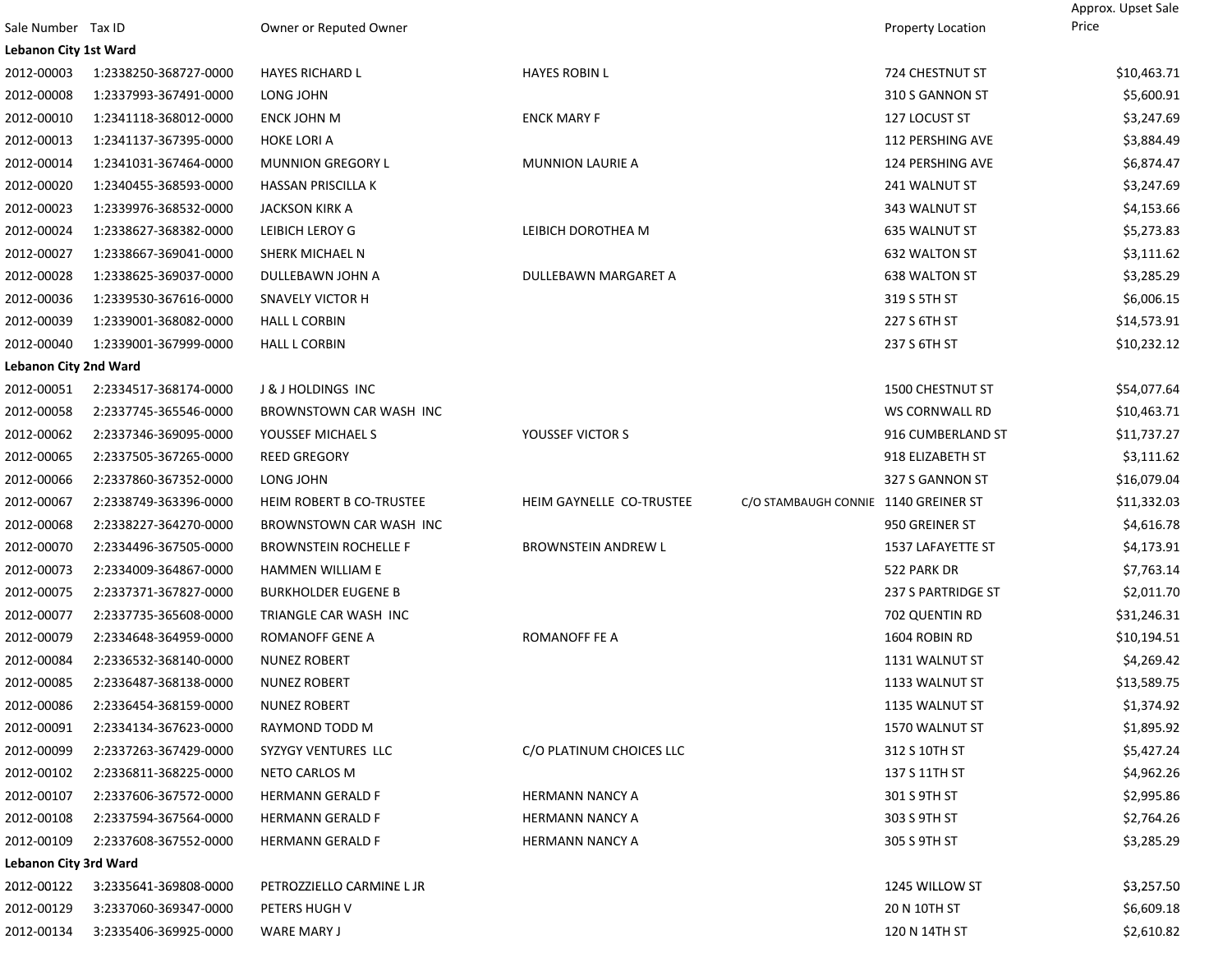| 2012-00136                   | 3:2337309-369828-0000 | LONG JOHN E                 |                           | 115 N 9TH ST           | \$12,026.72 |
|------------------------------|-----------------------|-----------------------------|---------------------------|------------------------|-------------|
| <b>Lebanon City 4th Ward</b> |                       |                             |                           |                        |             |
| 2012-00149                   | 4:2339141-369631-0000 | HMI CO                      |                           | <b>20 N QUINCE ST</b>  | \$2,243.27  |
| 2012-00150                   | 4:2339143-369795-0000 | <b>HMI COMPANY</b>          |                           | 520 WILLOW ST          | \$4,443.09  |
| 2012-00159                   | 4:2337712-370543-0000 | <b>GANGAWAY VIOLET P</b>    |                           | 225 N 8TH ST           | \$9,016.43  |
| <b>Lebanon City 5th Ward</b> |                       |                             |                           |                        |             |
| 2012-00164                   | 5:2338202-372206-0000 | KELLER IRVIN E JR           | <b>KELLER PAULINE L</b>   | 509 CHAPEL ST          | \$1,875.05  |
| 2012-00166                   | 5:2339488-372150-0000 | DULLEBAWN JOHN              |                           | 420 CROWELL ST         | \$2,089.89  |
| 2012-00167                   | 5:2337603-370826-0000 | REINHART TERESA M           |                           | 320 N GANNON ST        | \$2,937.97  |
| 2012-00168                   | 5:2337601-370842-0000 | REINHART TERESA M           |                           | 322 N GANNON ST        | \$3,111.62  |
| 2012-00169                   | 5:2337409-371796-0000 | <b>FLETSCHINGER JANET</b>   |                           | 431 N GANNON ST        | \$3,343.17  |
| 2012-00173                   | 5:2338571-372685-0000 | THOMPSON DAVID M            |                           | <b>615 GUILFORD ST</b> | \$5,158.05  |
| 2012-00174                   | 5:2338121-372568-0000 | OLAN ROBERTO                |                           | 724 GUILFORD ST        | \$7,048.17  |
| 2012-00176                   | 5:2337431-372595-0000 | OAKLEY KARL S               |                           | 817 GUILFORD ST        | \$5,195.68  |
| 2012-00178                   | 5:2338844-371130-0000 | <b>CONLON THOMAS V</b>      |                           | 328 HORNET ST          | \$3,227.40  |
| 2012-00186                   | 5:2341171-371891-0000 | MARTIN DALE L               | C/O MARTIN DALE L LEASING | 39 LEHMAN ST           | \$5,100.33  |
| 2012-00196                   | 5:2340192-372071-0000 | PETROZZIELLO CARMIN L JR    |                           | 229 MIFFLIN ST         | \$3,401.08  |
| 2012-00197                   | 5:2338188-372165-0000 | PETRICH MATTHEW P           | PETRICH CONSTANCE Y       | 731 MIFFLIN ST         | \$9,769.00  |
| 2012-00199                   | 5:2337385-371957-0000 | DONMOYER TERRY              |                           | 830 MIFFLIN ST         | \$3,516.87  |
| 2012-00205                   | 5:2337990-372039-0000 | <b>BARR DAVID H</b>         | <b>BARR CINDY K</b>       | 441 SPRUCE ST          | \$3,710.82  |
| 2012-00209                   | 5:2338947-371317-0000 | REINHART TERESA M           |                           | 531 WEIDMAN ST         | \$5,774.61  |
| 2012-00212                   | 5:2339309-370930-0000 | DALE L MARTIN LEASING       |                           | 302 N 5TH ST           | \$19,780.48 |
| 2012-00215                   | 5:2339288-371858-0000 | <b>BRIGHTBILL BETTY J</b>   | MILLER DONALD E           | 422 N 5TH ST           | \$4,521.27  |
| 2012-00218                   | 5:2339274-372329-0000 | SIMMONS ROBERT L R          |                           | 472 N 5TH ST           | \$6,006.15  |
| 2012-00219                   | 5:2338672-372066-0000 | EBY MARLIN H JR             | EBY BARBARA D             | 443 N 6TH ST           | \$4,908.52  |
| 2012-00223                   | 5:2337700-371160-0000 | WISE CLAUDE R II            |                           | 343 N 8TH ST           | \$7,684.96  |
| 2012-00229                   | 5:2337512-372855-0000 | DUNAMIS HOLDINGS LLC        |                           | 631 N 8TH ST           | \$25,804.61 |
| Lebanon City 6th Ward        |                       |                             |                           |                        |             |
| 2012-00236                   | 6:2336498-370915-0000 | <b>PROPFE CHRISTOPHER J</b> |                           | 1030 CHURCH ST         | \$5,209.28  |
| 2012-00238                   | 6:2337011-371164-0000 | <b>HARDY DALE F</b>         |                           | 923 CHURCH ST          | \$3,244.39  |
| 2012-00248                   | 6:2336832-371399-0000 | <b>OWENS SHERRY L</b>       |                           | 374 N 10TH ST          | \$3,053.75  |
| 2012-00251                   | 6:2336288-371065-0000 | PETROZZIELLO CARMINE L JR   |                           | 357 N 11TH ST          | \$3,885.37  |
| 2012-00252                   | 6:2335927-370667-0000 | PETROZZIELLO CARMINE L JR   |                           | 319 N 12TH ST          | \$3,100.51  |
| 2012-00256                   | 6:2335297-371058-0000 | <b>THOMAS RICHARD</b>       | <b>GUILLEN MICHAEL</b>    | 360 N 14TH ST          | \$3,343.17  |
| 2012-00257                   | 6:2335279-371065-0000 | MILLER DALE                 | MILLER PENNY              | 362 N 14TH ST          | \$1,916.23  |
| <b>Lebanon City 7th Ward</b> |                       |                             |                           |                        |             |
| 2012-00262                   | 7:2336854-372399-0000 | <b>BECKLEY JENNER</b>       | <b>BECKLEY MARQUITA</b>   | 926 GUILFORD ST        | \$3,864.19  |
| 2012-00266                   | 7:2335624-371376-0000 | NETO CARLOS M               |                           | 1225 LEHMAN ST         | \$4,312.21  |
| 2012-00267                   | 7:2335909-372989-0000 | CMO INVESTMENTS LP          |                           | 1110 MAPLE ST          | \$58,686.29 |
| 2012-00272                   | 7:2336886-372025-0000 | MEADE GINA K                |                           | 921 MIFFLIN ST         | \$3,748.43  |
| 2012-00279                   | 7:2337024-371604-0000 | THORNTON DARIN L            |                           | 414 N PARTRIDGE ST     | \$2,437.21  |
| 2012-00280                   | 7:2336693-371500-0000 | <b>HELLER DARYL</b>         | <b>HELLER DENISE</b>      | 403 N 10TH ST          | \$6,179.81  |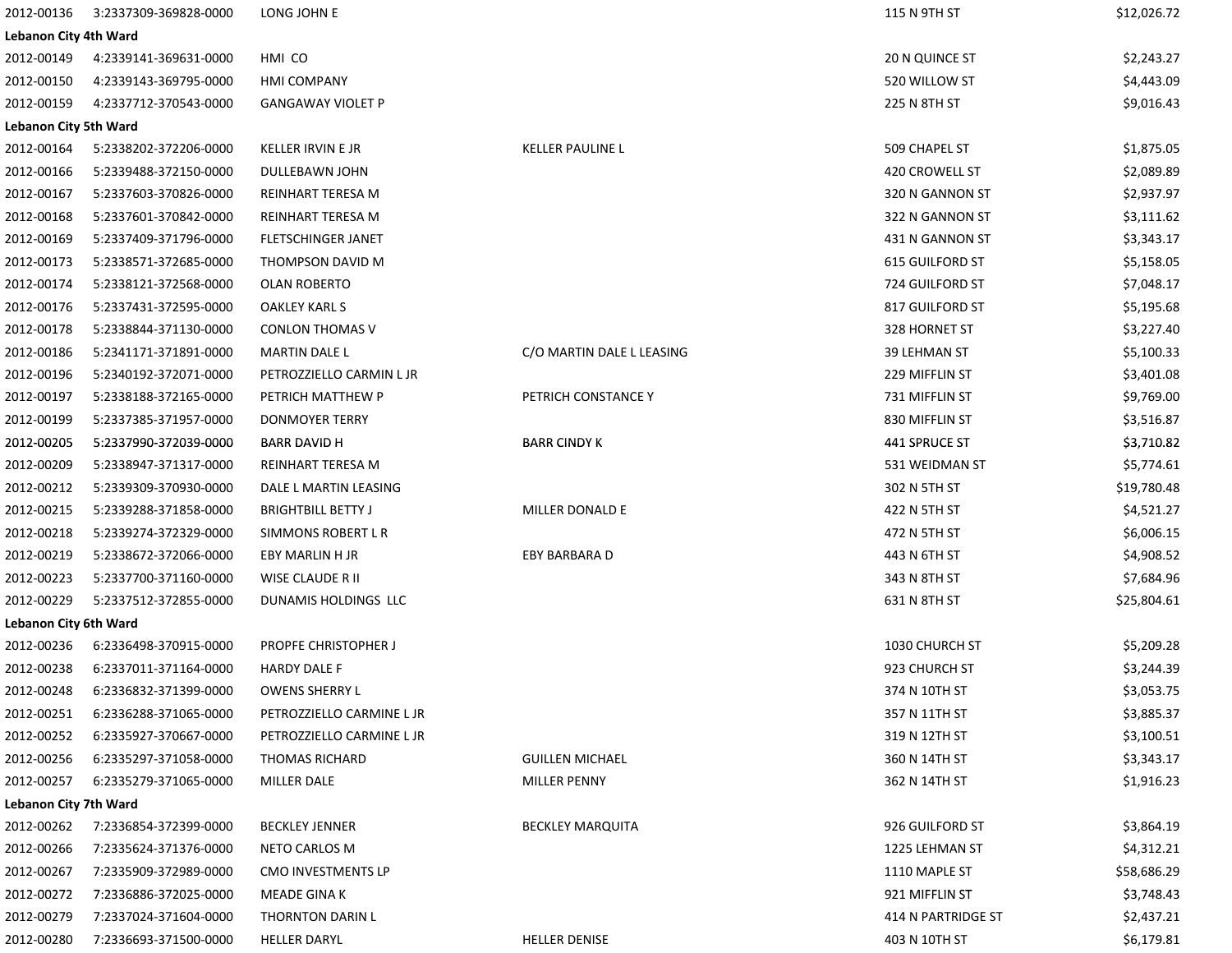| 2012-00284                   | 7:2336697-372629-0000              | <b>KLEINFELTER MARY</b>       |                                         | 614 N 10TH ST              | \$3,884.49  |
|------------------------------|------------------------------------|-------------------------------|-----------------------------------------|----------------------------|-------------|
| <b>Lebanon City 8th Ward</b> |                                    |                               |                                         |                            |             |
| 2012-00298                   | 8:2342875-367232-0000              | YUDENKO ROMAN                 | YUDENKO OLGA                            | 506 S 2ND AVE              | \$1,085.44  |
| <b>Lebanon City 9th Ward</b> |                                    |                               |                                         |                            |             |
| 2012-00306                   | 9:2343611-372076-0000              | <b>HERR JEFFREY B</b>         |                                         | 501 E LEHMAN ST            | \$9,653.22  |
| 2012-00312                   | 9:2342872-371598-0000              | YOUSSEF MICHAEL S             | YOUSSEF VICTOR S                        | 311 E WEIDMAN ST           | \$4,964.10  |
| Lebanon City 10th Ward       |                                    |                               |                                         |                            |             |
| 2012-00329                   | 10:2337096-374513-0000             | <b>MCGINITY CHRISTOFER L</b>  | HILLER SHELBY                           | 1013 EDISON ST             | \$506.54    |
| 2012-00330                   | 10:2337115-373578-0000             | <b>BUCKLAND SHIRLEY ANN</b>   | BUCKLAND ALAN G SR<br>MOORE MARILYN MAY | 845 HILL ST                | \$1,112.20  |
| 2012-00338                   | 10:2337113-374408-0000             | <b>MCGINITY CHRISTOFER L</b>  | <b>HILLER SHELBY</b>                    | 827 MEILY ST               | \$738.14    |
| 2012-00339                   | 10:2337230-374186-0000             | MCGINITY CHRISTOFER L         | HILLER SHELBY                           | 828 MEILY ST               | \$738.14    |
| 2012-00340                   | 10:2336238-374621-0000             | FISHER RICHARD O ESTATE       | FISHER DOROTHY V                        | 1003 REINOEHL ST           | \$2,281.97  |
| <b>Cleona Borough</b>        |                                    |                               |                                         |                            |             |
| 2012-00347                   | 11:2323547-368519-0000             | HAGGAG HELEN V                |                                         | 27 N CENTER ST             | \$10,114.85 |
| 2012-00351                   | 11:2325430-369010-0000             | DILLARD THOMAS L              | SMITH NANCY E                           | 328 E MAPLE ST             | \$8,348.73  |
|                              | 2012-00355 11:2320995-367573-0000  | <b>HAUCK EVELYN D</b>         | <b>HAUCK DALE D SR</b>                  | 522 W PENN AVE             | \$3,832.70  |
| <b>Cornwall Borough</b>      |                                    |                               |                                         |                            |             |
| 2012-00358                   | 12:2344247-345228-0000             | SHARP DIANE M                 |                                         | 119 REXMONT RD             | \$5,187.21  |
| 2012-00359                   | 12:2346322-344893-0000             | <b>CORNWALL PROPERTIES II</b> |                                         | 200 REXMONT RD             | \$25,381.84 |
| 2012-00360                   | 12:2338706-352766-5355             | <b>WIRKNER BEVERLY</b>        |                                         | <b>21 SYCAMORE HILL CT</b> | \$1,812.76  |
| 2012-00362                   | 12:2338706-352766-5038             | <b>KERCHER MICHAEL</b>        |                                         | 48 SYCAMORE HILL CT        | \$2,698.66  |
| Jonestown Borough            |                                    |                               |                                         |                            |             |
| 2012-00364                   | 13:2321016-396254-0000             | MORGAN BRYAN V                |                                         | 230 W CHESTNUT ST          | \$8,414.64  |
| 2012-00368                   | 13:2322298-395932-0000             | <b>BORDNER ROBERT C</b>       |                                         | 36 W MARKET ST             | \$5,327.40  |
| <b>Myerstown Borough</b>     |                                    |                               |                                         |                            |             |
|                              | 2012-00371 15:2372652-382202-0000  | <b>BERGER CHERYL L</b>        |                                         | 126 S BROAD ST             | \$9,413.38  |
| 2012-00379                   | 15:2369634-382677-0000             | <b>BURKHOLDER EUGENE B</b>    | <b>BURKHOLDER MILAGROS M</b>            | 226 W MAIN AVE             | \$5,381.26  |
|                              | 2012-00381  15:2371448-382841-0000 | LAWRENCE MARVIN G II          |                                         | 6 W MAIN AVE               | \$6,840.18  |
| Palmyra Borough              |                                    |                               |                                         |                            |             |
| 2012-00396                   | 16:2290464-357744-0000             | <b>GRUBB ROBERT G</b>         |                                         | 110 N CHESTNUT ST          | \$3,748.88  |
| 2012-00398                   | 16:2289291-357874-0000             | FOLK CAROL F                  |                                         | 240 N COLLEGE ST           | \$3,939.22  |
| 2012-00399                   | 16:2289057-358026-0000             | PORCHE SARAH W                |                                         | 313 N COLLEGE ST           | \$5,462.00  |
| 2012-00400                   | 16:2289028-358071-0000             | NISSLEY SARAH W               |                                         | 317 N COLLEGE ST           | \$4,843.34  |
| 2012-00401                   | 16:2289591-358697-0000             | <b>SEAVERS DARRYL R</b>       |                                         | 40 E FRONT ST              | \$13,361.40 |
| 2012-00408                   | 16:2286560-354369-0000             | <b>HOFFSMITH JEREMY M</b>     |                                         | 21 S LINGLE AVE            | \$5,714.80  |
| 2012-00412                   | 16:2288466-355804-0000             | NISSLEY STEVEN P              | NISSLEY GRACE H                         | 443 W MAIN ST              | \$2,857.82  |
| 2012-00413                   | 16:2288391-355902-0000             | NISSLEY STEVEN P              |                                         | 445 W MAIN ST              | \$4,162.61  |
| 2012-00418                   | 16:2287833-355288-0000             | POWERS EDWARD H               | POWERS KATHRYN A                        | 640 W MAIN ST              | \$20,134.51 |
| 2012-00424                   | 16:2294483-358602-0000             | HUNT BURTON E TRUSTEE         | HUNT MADELINE TESTAMENTARY              | 942 E MAPLE ST             | \$8,189.31  |
| 2012-00437                   | 16:2293264-357003-0000             | KRICK RICHARD R ESTATE        | KRICK MARYANN A ESTATE                  | <b>600 E WALNUT ST</b>     | \$10,077.90 |
| <b>Annville Township</b>     |                                    |                               |                                         |                            |             |
|                              | 2012-00441  18:2311256-364131-0000 | HOR-SHAA INC                  |                                         | 151 S BEAVER ST            | \$3,235.53  |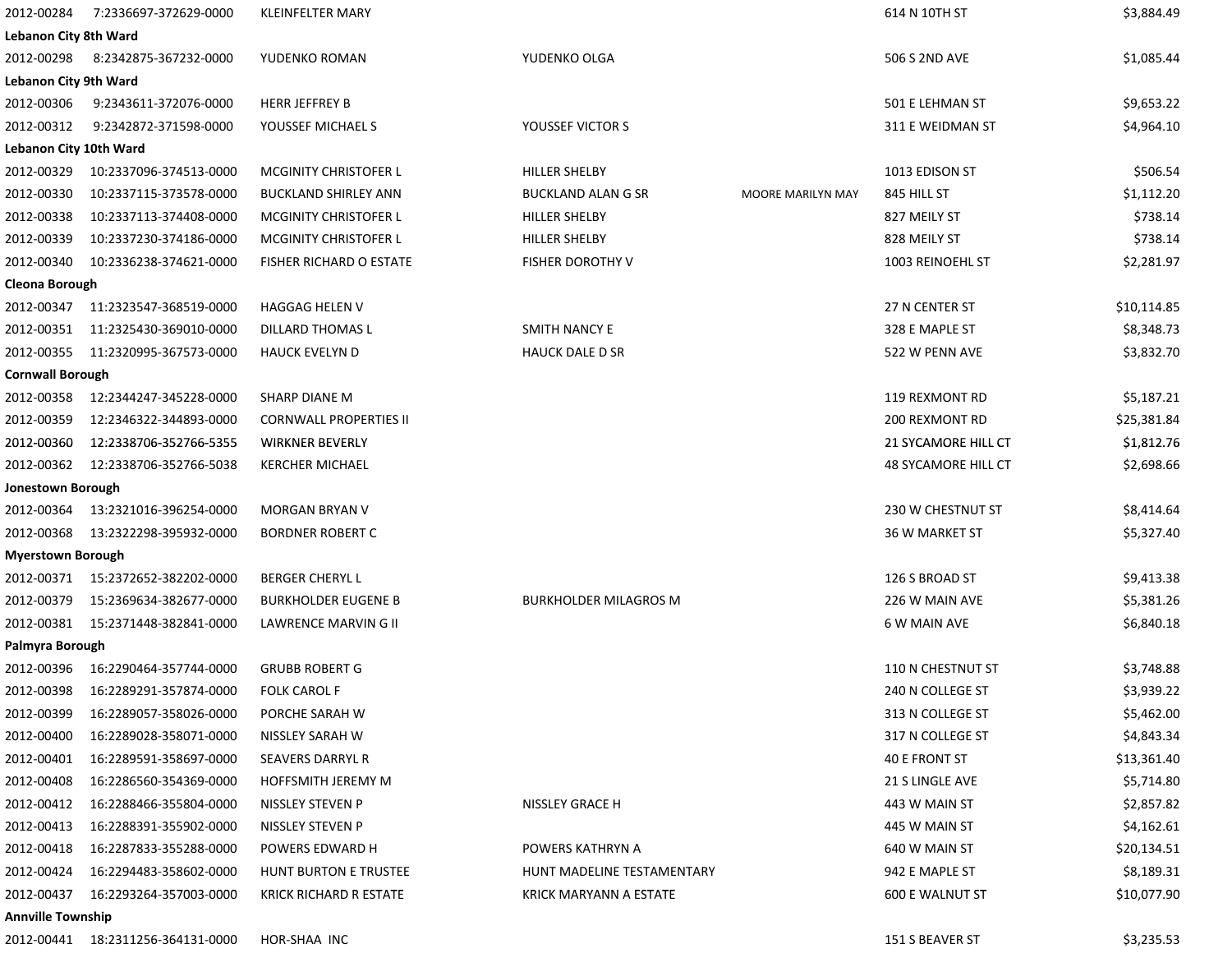| 2012-00454                   | 18:2311699-364547-0000            | SPERAW RUDOLPH B             | SPERAW MIRIAM E        | 223 W QUEEN ST               | \$2,631.94  |
|------------------------------|-----------------------------------|------------------------------|------------------------|------------------------------|-------------|
| 2012-00456                   | 18:2313640-366158-0000            | <b>HOFFER SCOTT A</b>        |                        | 125 N RAILROAD ST            | \$3,884.54  |
| 2012-00458                   | 18:2312169-365989-0000            | SAUL CLARENCE E SR           | SAUL KATHERINE M       | 36 W SHERIDAN AVE            | \$3,386.05  |
| 2012-00460                   | 18:2309636-365101-3664            | <b>BACHERT MICHELLE</b>      |                        | <b>20 STONE HILL PARK</b>    | \$1,641.71  |
| 2012-00462                   | 18:2309636-365101-3288            | <b>HALLIGAN SEAN</b>         |                        | 37 STONE HILL PARK           | \$1,384.68  |
| 2012-00464                   | 18:2309636-365101-3420            | <b>PAINE TERI</b>            |                        | <b>63 STONE HILL PARK</b>    | \$2,381.04  |
| 2012-00465                   | 18:2320396-366631-0000            | ZIMMERMAN ANGELA L           | ZIMMERMAN JESSE S      | 1434 E WALNUT ST             | \$2,535.96  |
| 2012-00467                   | 18:2317830-366316-0000            | YEAGLEY JEFFERY              |                        | 1020 WILLOW DR               | \$6,898.53  |
| <b>Bethel Township</b>       |                                   |                              |                        |                              |             |
| 2012-00473                   | 19:2351308-396274-0483            | SMITH TAMMY                  |                        | 559 BEAGLE RD                | \$1,367.20  |
| 2012-00476                   | 19:2334980-397610-0000            | <b>BRENDLE MICHAEL T</b>     | <b>BRENDLE WENDY M</b> | 13 A BRENDLE LN              | \$22,485.92 |
| 2012-00481                   | 19:2333889-418486-0000            | CARNES DAWN M                | CARNES DONALD E JR     | 194 DAUB LN                  | \$10,104.16 |
| 2012-00498                   | 19:2347709-409612-0000            | SANGER PAUL E JR             | SANGER MARCENE L       | 125 HAMLIN RD                | \$2,762.62  |
| 2012-00502                   | 19:2328859-420879-0000            | DEIBLER CHARLES E III        |                        | 131 LAUREL DR                | \$3,928.70  |
| 2012-00504                   | 19:2344256-391514-5294            | SOLIDAY LORI                 |                        | <b>14 LEBANON VALLEY CT</b>  | \$1,634.49  |
| 2012-00506                   | 19:2344256-391514-2210            | <b>KRAMER KIP</b>            |                        | 22 LEBANON VALLEY CT         | \$1,153.95  |
| 2012-00508                   | 19:2344256-391514-2936            | <b>DAVIS RICKY</b>           |                        | 33 LEBANON VALLEY CT         | \$1,946.39  |
| 2012-00511                   | 19:2344256-391514-4553            | <b>TROSTLE CHARLES</b>       | <b>ARNOLD BRENDA</b>   | 41 LEBANON VALLEY CT         | \$1,585.43  |
| 2012-00522                   | 19:2338223-409873-5131            | <b>TORREY MINDY</b>          |                        | 7 PINE ST                    | \$2,687.06  |
| 2012-00533                   | 19:2345480-391469-1476            | JOHNSON JAMES D              | YORDY MARY E           | 5 SUNRISE CT                 | \$785.20    |
| 2012-00536                   | 19:2345480-391469-1727            | <b>MYERS DAVID</b>           |                        | 56 SUNRISE CT                | \$582.25    |
| 2012-00538                   | 19:2345480-391469-3310            | ALTHOUSE TINA                |                        | <b>6 SUNRISE CT</b>          | \$1,468.83  |
| 2012-00539                   | 19:2345480-391469-4352            | <b>HENRY ROGER</b>           | <b>FOX BEVERLY</b>     | 61 SUNRISE CT                | \$1,324.48  |
| <b>East Hanover Township</b> |                                   |                              |                        |                              |             |
| 2012-00546                   | 21:2285655-388619-0000            | YORDY TERRY                  | YORDY JONATHAN M       | 10352 ALLENTOWN BLVD         | \$9,340.76  |
| 2012-00548                   | 21:2306973-393557-0000            | PETROZZIELLO CARMINE SR ETAL | T/A PETRO PLASTICS CO  | 10622 ALLENTOWN BLVD         | \$43,775.46 |
| 2012-00557                   | 21:2301653-391675-0000            | PETROZZIELLO CARMINE L JR    |                        | 10669 JONESTOWN RD           | \$17,797.07 |
| 2012-00560                   | 21:2306691-393402-0000            | PETROZZIELLO CARMINE L JR    |                        | 22 LINCOLN SCHOOL RD         | \$3,398.51  |
| 2012-00561                   | 21:2306641-393521-0000            | PETROZZIELLO CARMINE L JR    |                        | 24 LINCOLN SCHOOL RD         | \$6,941.03  |
| 2012-00563                   | 21:2283498-387234-2812            | <b>ALBRIGHT ALICE</b>        |                        | 2 LOCUST GROVE PARK          | \$1,874.85  |
| 2012-00569                   | 21:2306814-391689-0000            | MUMMA JEFFREY P              |                        | 47 MAIN ST                   | \$11,435.82 |
| 2012-00572                   | 21:2283131-396799-0000            | ALBERT CARL R                |                        | 10494 MOUNTAIN RD            | \$6,733.19  |
| 2012-00574                   | 21:2313524-391216-0000            | <b>MILLER GUY K</b>          | MILLER DIANE C         | 53 RACE HORSE DR             | \$6,255.39  |
| <b>Heidelberg Township</b>   |                                   |                              |                        |                              |             |
|                              | 2012-00581 22:2367583-357590-0000 | WENGER SAMUEL K              | <b>WENGER WENDY B</b>  | 222 GIBBLE RD                | \$12,062.04 |
| 2012-00582                   | 22:2381732-358025-0000            | O'ROARK DURWIN W             |                        | 140 GRAVEL HILL RD           | \$6,674.38  |
| 2012-00583                   | 22:2381803-358421-0000            | SPEICHER JAMES R ESTATE      | SPEICHER SYLVIA L      | 150 GRAVEL HILL RD           | \$3,284.93  |
| 2012-00589                   | 22:2372663-350482-0000            | WHITE CHARLES C SR           | WHITE CAROLENE M       | 610 S MARKET ST              | \$6,945.54  |
| 2012-00591                   | 22:2387311-356424-0000            | <b>HAULMAN BRADLEY T</b>     | HAULMAN BETH A         | 209 MILLBACH RD              | \$4,811.35  |
| Jackson Township             |                                   |                              |                        |                              |             |
| 2012-00606                   | 23:2362562-382834-3224            | <b>STUCKEY BEVERLY</b>       |                        | <b>61 COUNTRY ACRES PARK</b> | \$1,162.81  |
| 2012-00607                   | 23:2362562-382834-4803            | <b>STOVER SHERRY L</b>       |                        | <b>69 COUNTRY ACRES PARK</b> | \$1,823.76  |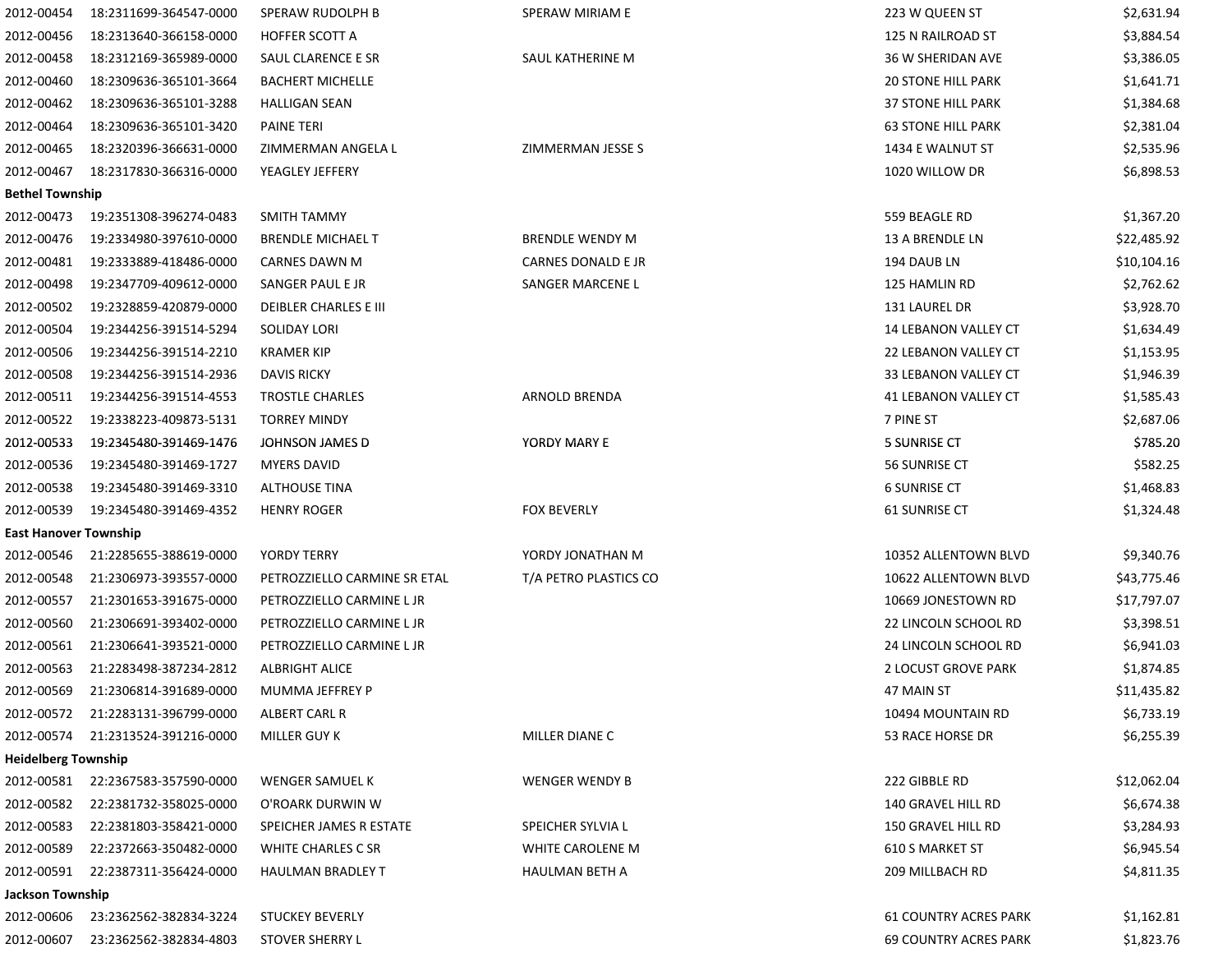| 2012-00609                     | 23:2365566-390150-0000 | <b>SHOLLEY TERRY C</b>       | <b>SHOLLEY ROSE M</b>  | 51 GARLOFF RD                | \$7,634.18   |
|--------------------------------|------------------------|------------------------------|------------------------|------------------------------|--------------|
| 2012-00617                     | 23:2362656-386994-0000 | DISSINGER ROBERT E           | DISSINGER DOREEN M     | 197 N RAMONA RD              | \$8,881.43   |
| 2012-00623                     | 23:2363624-391566-0879 | RAYMOND JAMES RICHARD        |                        | 37 TWIN MAPLES PARK          | \$1,037.40   |
| 2012-00625                     | 23:2363624-391566-3371 | SMETANA DAWN                 |                        | 49 TWIN MAPLES PARK          | \$1,716.69   |
| 2012-00627                     | 23:2363624-391566-5249 | <b>GAMBINO SALVATORE</b>     | <b>GAMBINO BARBARA</b> | 54 TWIN MAPLES PARK          | \$2,153.57   |
| 2012-00628                     | 23:2363624-391566-3849 | <b>LAYSER TERRY</b>          | <b>HUNSICKER LORI</b>  | 57 A TWIN MAPLES PARK        | \$2,939.93   |
| 2012-00629                     | 23:2363624-391566-4709 | REAM DEBRA                   |                        | 57 B TWIN MAPLES PARK        | \$2,579.11   |
| 2012-00630                     | 23:2363624-391566-3653 | HILLMAN JAMES                |                        | 61 TWIN MAPLES PARK          | \$2,058.40   |
| <b>Heidelberg Township</b>     |                        |                              |                        |                              |              |
| 2012-00634                     | 24:2397188-370735-0000 | TROYER JAMES A               | TROYER ROSE M          | 119 S FORT ZELLERS RD        | \$10,194.73  |
| 2012-00635                     | 24:2397177-374515-0000 | <b>HUEY GENE A</b>           | <b>HUEY JOAN M</b>     | 3 LOCUST ST                  | \$3,292.06   |
| 2012-00637                     | 24:2397901-375087-0000 | SPANG LESLIE E               | SPANG DENISE G         | 136 E MAIN ST                | \$463.82     |
| 2012-00638                     | 24:2394189-372382-0000 | LENGEL RICHARD G             |                        | 347 W MAIN ST                | \$12,526.08  |
| 2012-00643                     | 24:2394714-355446-0000 | EVANS MINERVA L ESTATE       |                        | <b>627 STRICKLERSTOWN RD</b> | \$3,840.60   |
| <b>North Annville Township</b> |                        |                              |                        |                              |              |
| 2012-00647                     | 25:2307716-363917-0000 | <b>HMI COMPANY</b>           |                        | 707 W MAIN ST                | \$1,654.72   |
| 2012-00648                     | 25:2305512-368301-1311 | <b>KELLER THEODORE R</b>     | <b>KELLER HEATHER</b>  | <b>16 OLIVER PARK</b>        | \$1,087.49   |
| 2012-00649                     | 25:2305512-368301-3585 | <b>KELLER CYNTHIA L</b>      |                        | <b>18 OLIVER PARK</b>        | \$1,668.13   |
| 2012-00650                     | 25:2305512-368301-5135 | LARNERD FREEMAN              | LARNERD NAOMI          | <b>20 OLIVER PARK</b>        | \$2,085.89   |
| 2012-00651                     | 25:2305512-368301-5051 | <b>JUDY SCOTT</b>            | <b>JUDY BRANDY</b>     | <b>25 OLIVER PARK</b>        | \$2,013.06   |
| 2012-00657                     | 25:2302127-371039-0000 | LONG MEARL E                 | LONG REBECCA S         | 5065 SCHOOL CREEK LN         | \$4,069.25   |
| 2012-00659                     | 25:2300315-369537-0000 | LONG MEARL E                 | LONG MEARL R           | WS SYNER RD                  | \$964.86     |
| 2012-00663                     | 25:2308922-378564-0000 | ZOMBRO JAMES E JR            | ZOMBRO MABEL E         | 3 TOWPATH RD                 | \$2,670.35   |
| <b>North Cornwall Township</b> |                        |                              |                        |                              |              |
| 2012-00666                     | 26:2332795-366284-0000 | <b>GUERRISI JOAN A</b>       |                        | 1910 CARLTON CT              | \$10,925.75  |
| 2012-00674                     | 26:2329949-369082-0000 | DUNDORE TERRY R              | DUNDORE TABITHA K      | 2238 W CUMBERLAND ST         | \$4,175.58   |
| 2012-00676                     | 26:2326182-351393-0000 | ANSTETT KARL A               | ANSTETT SHARON A       | 215 NORTHWEST DR             | \$10,899.98  |
| 2012-00677                     | 26:2332261-364087-0000 | LEBANON VALLEY CATHOLIC HOME |                        | <b>SS OAK ST</b>             | \$3,479.26   |
| 2012-00678                     | 26:2331711-363057-0000 | LEBANON VALLEY CATHOLIC HOME |                        | 2320 W OAK ST                | \$122,788.06 |
| 2012-00682                     | 26:2322778-359427-0000 | <b>HANFORD STUART B</b>      |                        | 575 ROYAL RD                 | \$33,420.04  |
| 2012-00686                     | 26:2338637-362335-0000 | SANDERS DAVID J              |                        | 970 YORK ST                  | \$11,286.83  |
| 2012-00688                     | 26:2333677-367785-0000 | NAUSS KRYSTAL C              |                        | 218 S 17TH ST                | \$4,604.46   |
| 2012-00689                     | 26:2331268-366513-0000 | LEBO DORIS A                 |                        | 193 S 21ST ST                | \$7,565.96   |
| North Lebanon Township         |                        |                              |                        |                              |              |
| 2012-00690                     | 27:2329897-377600-0000 | <b>FRYBERGER MORRIS L</b>    | FRYBERGER VERNA M      | 1826 ASHTON DR               | \$8,091.14   |
| 2012-00697                     | 27:2329485-376902-0000 | <b>MARTIN PAUL N</b>         | <b>MARTIN DARLENE</b>  | SS CRESTON DR                | \$770.79     |
| 2012-00698                     | 27:2329541-376923-0000 | <b>MARTIN PAUL G</b>         | <b>MARTIN DARLENE</b>  | 1840 CRESTON DR              | \$14,336.95  |
| 2012-00699                     | 27:2329362-376917-0000 | <b>MARTIN PAUL G</b>         |                        | 1844 CRESTON DR              | \$3,204.61   |
| 2012-00705                     | 27:2355155-377424-5124 | DEMMY KELLY S                |                        | 27 B GREEN ACRES PARK        | \$1,813.32   |
| 2012-00709                     | 27:2355155-377424-3998 | <b>GETTLE DENISE M</b>       |                        | 99 GREEN ACRES PARK          | \$1,736.21   |
| 2012-00713                     | 27:2345562-385499-0000 | <b>MAURER BENJAMIN</b>       |                        | 20 HEAGY DR                  | \$8,787.32   |
| 2012-00715                     | 27:2334749-378107-0000 | <b>WOLFF COREY C</b>         |                        | 1141 JAY ST                  | \$34,348.21  |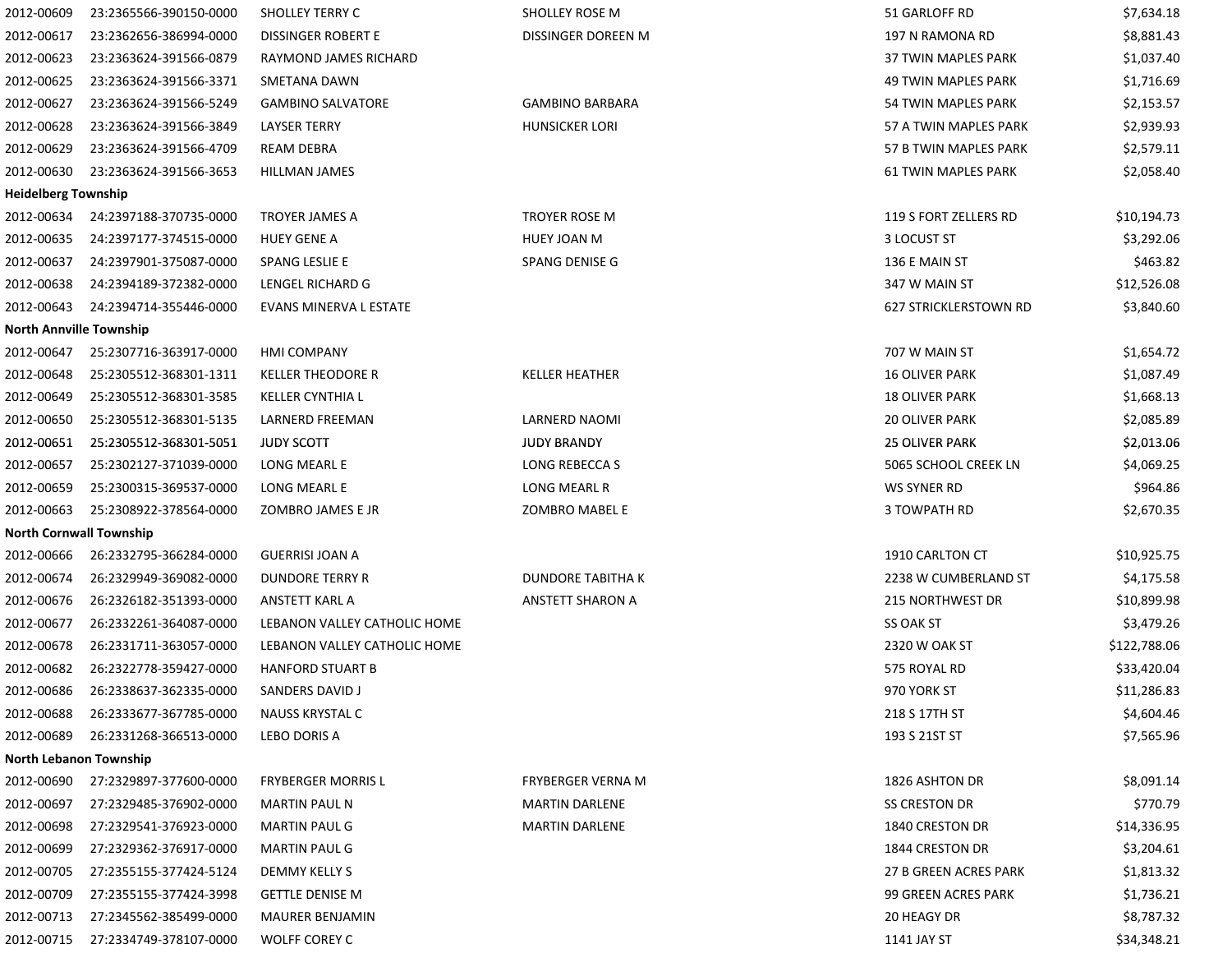| 2012-00716                     | 27:2336943-377240-0000            | <b>SICS KARL</b>                     |                            | 855 JAY ST                       | \$11,622.68 |
|--------------------------------|-----------------------------------|--------------------------------------|----------------------------|----------------------------------|-------------|
| 2012-00717                     | 27:2343300-375077-0000            | MCGARVEY GARY L                      |                            | 812 JOFFRE ST                    | \$4,827.13  |
| 2012-00718                     | 27:2336024-375542-0000            | LUTZ WESLEY W                        | LUTZ LINDA G               | 1020 KATHLEEN ST                 | \$1,646.07  |
| 2012-00720                     | 27:2338141-379819-0000            | <b>HAGGAG ESSAM</b>                  |                            | 1017 KOCHENDERFER RD             | \$6,720.07  |
| 2012-00721                     | 27:2338725-379410-0000            | <b>WEAVER ROBERT L</b>               | <b>WEAVER JOYCE B</b>      | 914 KOCHENDERFER RD              | \$12,913.67 |
| 2012-00724                     | 27:2344881-373583-1171            | SANDS DAVID D                        |                            | 24 LINDA LN                      | \$1,560.43  |
| 2012-00733                     | 27:2351526-375500-0000            | <b>HARDY DALE F</b>                  |                            | 155 NARROWS DR                   | \$8,451.70  |
| 2012-00736                     | 27:2350193-376389-3695            | HAMMER KATHLEEN E                    |                            | <b>113 NORTHCREST ACRES PARK</b> | \$1,916.48  |
| 2012-00741                     | 27:2350193-376389-4926            | ORTIZ JOSE                           | <b>KRESGE CASEY</b>        | <b>65 NORTHCREST ACRES PARK</b>  | \$3,260.47  |
| 2012-00743                     | 27:2350193-376389-3525            | <b>COPENHAVER DELPHINE</b>           |                            | <b>86 NORTHCREST ACRES PARK</b>  | \$2,231.98  |
| 2012-00755                     | 27:2335798-376496-0000            | <b>BENNETCH SHANNON</b>              |                            | 1304 SANDHILL RD                 | \$2,934.15  |
| 2012-00760                     | 27:2344881-373583-1139            | <b>DELLINGER DAVID</b>               |                            | 11 R SHELLIE ST                  | \$1,453.17  |
| 2012-00773                     | 27:2350744-374027-1052            | <b>HOPPLE BUD</b>                    |                            | 310 N 19TH AVE                   | \$1,263.88  |
|                                | <b>North Londonderry Township</b> |                                      |                            |                                  |             |
| 2012-00784                     | 28:2286648-363897-0000            | <b>GRAVEL HILL COMMUNICATIONS LL</b> |                            | 277 GRAVEL HILL RD               | \$10,953.37 |
| 2012-00789                     | 28:2289249-364099-0000            | <b>WAGNER BARRY G</b>                |                            | <b>86 LINDBERGH DR</b>           | \$5,569.33  |
| 2012-00793                     | 28:2295010-353389-0000            | WALSH ROBERT A                       | <b>WALSH ROBERT E</b>      | 1312 MILL POND WAY               | \$18,497.76 |
| 2012-00796                     | 28:2299265-360579-0000            | LIGHT MATTHEW R                      | LIGHT JESSICA L            | 2 PIN OAK ST                     | \$11,297.92 |
| 2012-00800                     | 28:2296764-352195-0000            | <b>HOFFA KEVIN S</b>                 | <b>HOFFA PAULA J</b>       | 1600 S QUEEN ST                  | \$17,869.63 |
| <b>South Annville Township</b> |                                   |                                      |                            |                                  |             |
| 2012-00809                     | 29:2312456-341032-0000            | SAUL CLARENCE E                      | SAUL KATHERINE M           | 663 S MOUNT PLEASANT RD          | \$14,569.23 |
| 2012-00813                     | 29:2301080-350333-3747            | ANDELA CHRISTINE                     |                            | <b>300 PALM CITY PARK</b>        | \$1,860.71  |
| 2012-00816                     | 29:2301080-350333-2871            | <b>CROCE ANTHONY</b>                 | <b>CROCE ROBIN</b>         | 323 PALM CITY PARK               | \$2,334.57  |
| 2012-00819                     | 29:2301080-350333-2783            | LOVATO FRANK                         | GLORIOSO-LOVATO PATRICIA A | 408 PALM CITY PARK               | \$2,349.72  |
| 2012-00820                     | 29:2301080-350333-2512            | REDSVILLE ROBERT                     |                            | 409 PALM CITY PARK               | \$1,746.52  |
| 2012-00827                     | 29:2301080-350333-3174            | KLINE ROBERT M III                   |                            | 438 PALM CITY PARK               | \$2,536.75  |
| 2012-00829                     | 29:2301080-350333-3189            | <b>WOLFE JOSEPH</b>                  |                            | 442 PALM CITY PARK               | \$1,993.93  |
| 2012-00831                     | 29:2301080-350333-1345            | <b>BROWER MELISSA</b>                |                            | 444 PALM CITY PARK               | \$1,858.23  |
| 2012-00834                     | 29:2301080-350333-0210            | <b>CARVER KEITH D</b>                |                            | 522 PALM CITY PARK               | \$1,632.05  |
| 2012-00838                     | 29:2301080-350333-3050            | ROLLINS KIRK E                       |                            | 552 PALM CITY PARK               | \$2,536.75  |
| 2012-00848                     | 29:2301080-350333-2464            | <b>EMERICH JENNIFER</b>              |                            | 724 PALM CITY PARK               | \$2,017.95  |
| 2012-00849                     | 29:2301080-350333-2751            | DAVIS ANGELA                         |                            | 746 PALM CITY PARK               | \$2,017.95  |
| 2012-00854                     | 29:2313537-361707-0000            | <b>COLEBROOK PARTNERS III</b>        |                            | 583 S WHITE OAK ST               | \$13,438.37 |
| South Lebanon Township         |                                   |                                      |                            |                                  |             |
| 2012-00857                     | 30:2355955-359197-0000            | <b>MUNNION GREGORY L</b>             |                            | 202 CREST RD                     | \$7,105.68  |
| 2012-00859                     | 30:2344656-370186-0000            | MILLER SCOTT A                       | MILLER JODI L              | 574 E CUMBERLAND ST              | \$5,609.20  |
| 2012-00869                     | 30:2348254-371885-0000            | <b>FARMER ALLAN E</b>                | <b>FARMER GRACE G</b>      | 1309 KING ST                     | \$4,202.12  |
| 2012-00878                     | 30:2343000-366623-0000            | MICOZZI MARIE K                      | MICOZZI ROBERT J           | 703 S 2ND AVE                    | \$9,308.88  |
|                                | South Londonderry Township        |                                      |                            |                                  |             |
| 2012-00882                     | 31:2298103-338075-0000            | <b>KOCH ROBERT A</b>                 | KOCH DIANE J               | 44 BLACK OAK LN                  | \$13,967.57 |
| 2012-00884                     | 31:2307749-327840-0000            | <b>SHARP ROBERT CAREY</b>            | SHARP ANDREA ESTACIO       | ES ELIZABETHTOWN RD              | \$6,135.80  |
| 2012-00885                     | 31:2296429-347546-0000            | LAW MICHAEL F                        | LAW LINNIE K               | 193 FOREST CIR                   | \$11,292.66 |